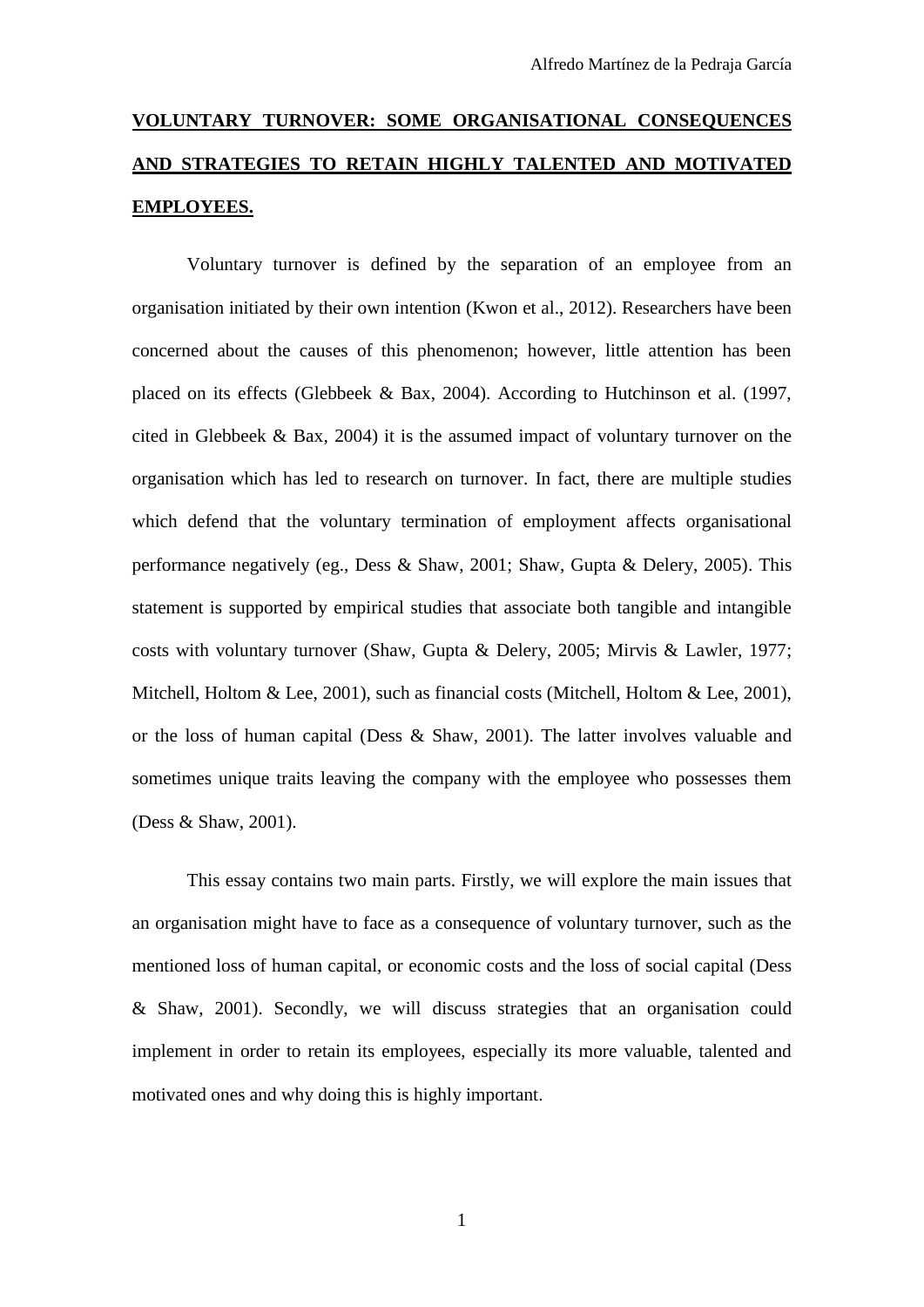# **A) LOSING EMPLOYEES THROUGH VOLUNTARY TURNOVER.**

Accordingly with the aim of this essay, we could picture a construction made of many blocks. Imagine taking one of them out: the stability of the tower might be compromised to some level. Analogously, think of the blocks as components of an organisation; some of them would represent employees, whose loss could derive in alterations in organisational performance. Nevertheless, as we will portray along, the effect of an employee's resignation might vary across organisations (Mirvis & Lawler, 1977). Furthermore, we will differentiate between valuable performers and workers that we would rather let go (Allen, Bryant & Vardaman, 2010). In the following paragraphs, we will be looking at the different costs associated with voluntary turnover. In addition, we will discuss how, despite having commented on the negative effects of this phenomenon, a certain level of voluntary turnover might actually be acceptable, as well as beneficial depending on circumstances (Allen, Bryant & Vardaman, 2010).

#### **Costs associated with voluntary turnover.**

## i) Direct tangible costs.

As we will explore, the costs associated with voluntary turnover are numerous as well as varied. The first will arise from work disruptions (Dalton & Todor, 1982). In fact, apart from the obvious accrued paid time off, the company will have to decide whether it wants to fill the position left vacant (Allen, Bryant & Vardaman, 2010). If the organisation decides to hire a new employee, several replacement costs will arise, ranging from general administrative costs (Dalton & Todor, 1982) to advertising, selection, recruitment and training (Dess & Shaw, 2001). According to Mitchell, Holtom & Lee, the total economic direct costs of voluntary turnover vary from 90% to 200% of annual wages (2001). This increase in the pressure of the income statement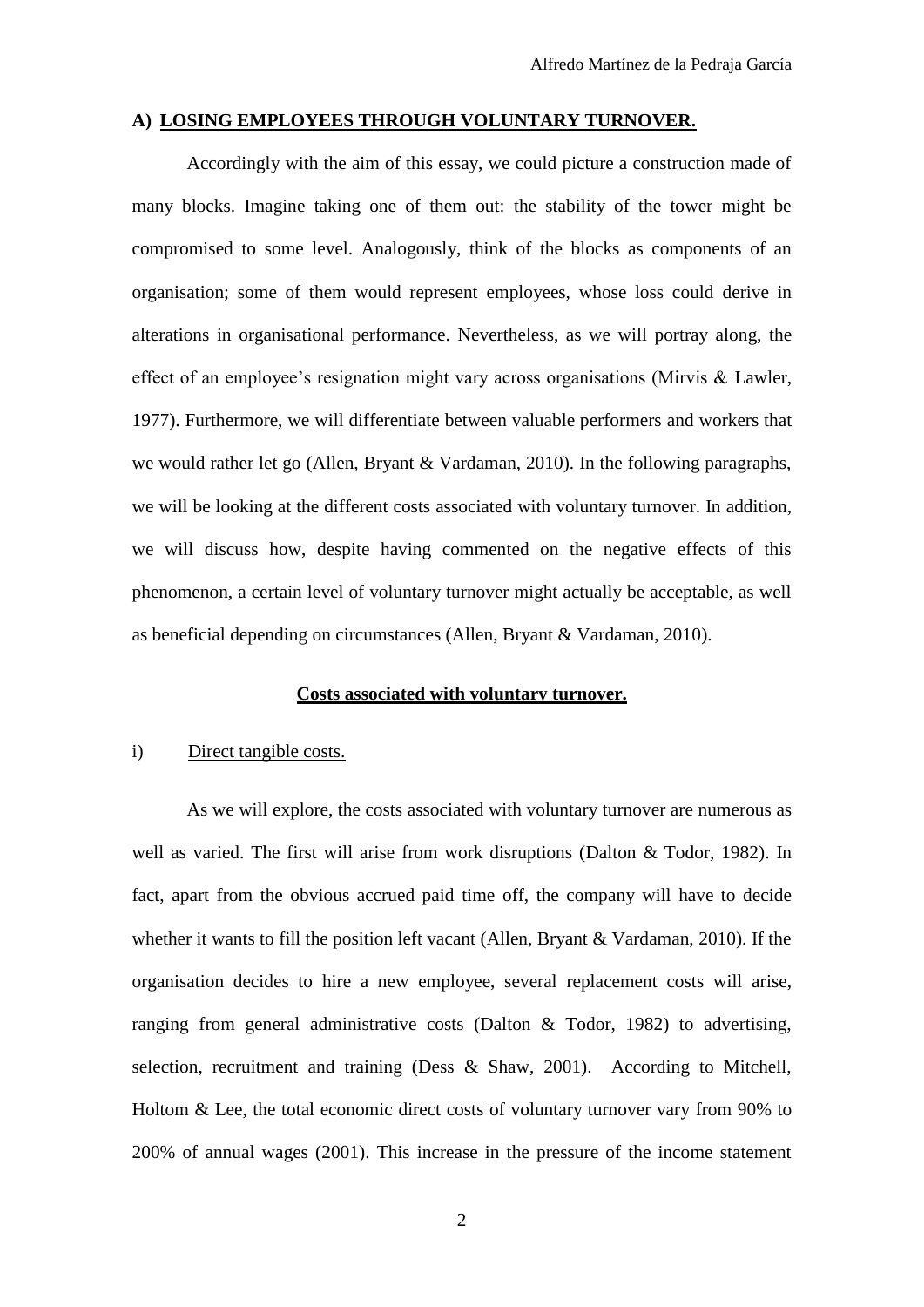will see financial performance lowered (Dalton & Todor, 1979). Furthermore, there are some interesting findings which support these arguments. Huselid found a significant negative relationship between voluntary turnover and productivity (1995). Applying economic logical thinking, this reduces profitability (Shaw, Gupta & Delery, 2005). Moreover, reducing turnover has been linked to sales growth (Allen, Bryant  $\&$ Vardaman, 2010).

## ii) Intangible costs I. Human capital.

Additionally, there are other costs that arise indirectly, and although they are not financial costs explicitly, they have strong economic implications (Dess  $\&$  Shaw, 2001). Human capital theory describes that a primary determinant of productivity is the accumulation of firm-specific acquired skills (Strober, 1990). An organisation will invest in its employees skill development directly (through training) and indirectly. Once this investment has taken place, the organiaation will have strong reasons to carry on its relationship with their employees (Dess & Shaw, 2001). However, if voluntary turnover occurs, this relationship will be stopped, and the organisation will lose its return on that investment (Dalton & 1979).

In addition, there are several personal characteristics that are hard to replace, due to their scarcity and the competitiveness between employers to gather them in their lines (the war for talent): intelligence, sophistication, technological knowledge, global astuteness, operational agility, etc. (Fishman, 1998). As we will continue to see, some of these traits define talented employees (Allen, Bryant & Vardaman, 2010).

## iii) Intangible costs II. Social capital.

Moreover, individual talents become more valuable when combined as part of organisational culture (Leana & Van Buren, 1999). We might want to take a look back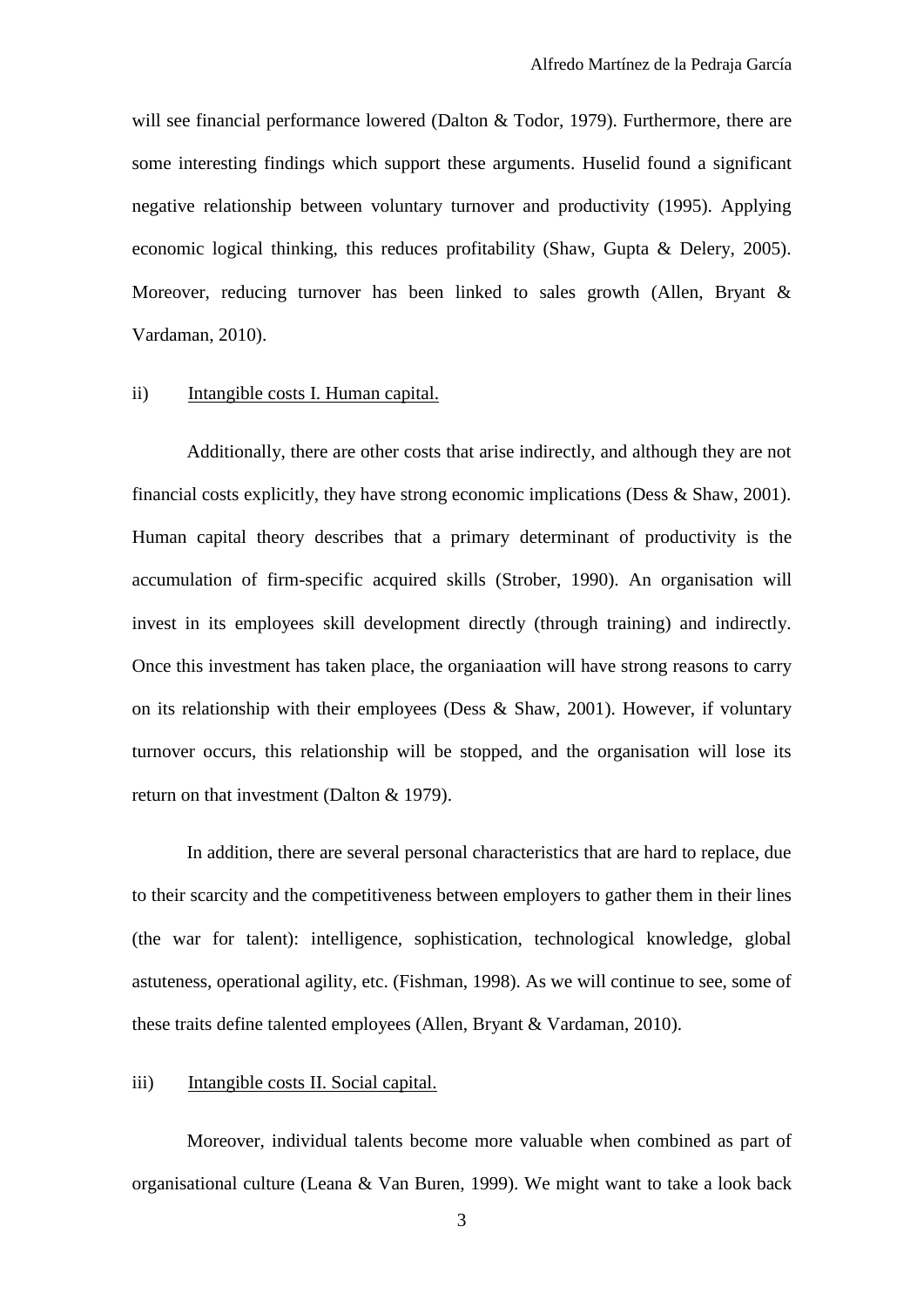at the metaphor of the tower made of blocks here. Leana & Van Buren bring social capital into play, which they define as an "asset that inheres in social relations and networks" and "a resource reflecting the character of social relations within the organisation […] realised through members' levels of collective goal orientation and shared trust, which create value by facilitating successful collective action." (1999). This concept, which highlights the added value of social relations within the organisation, can be critically damaged by the resignation of one or multiple employees (especially on the long run), who would no longer participate of those synergies (Leana & Van Buren, 1999). Voluntary turnover could be realised as a gap in social capital accumulated aspects, such as transactive memory ("group mind") (Shaw, Duffy, Johnson & Lockhart, 2005) and trust, a factor that reduces transaction costs thanks to its ability to mitigate uncertainty (Dess & Shaw, 2001).

Drawing on our last argument, social capital is a firm-specific resource. Therefore, it can't be imitated by competitors and, hence, it represents a competitive advantage (Barney, 1991). Now that the issue of competition has been brought, the resignation of an employee might be followed by their being hired by a competitor. A worker with a valuable network of relationships might have just taken his customers, suppliers and partners to our "arch-enemy". Hold on to your seats, because things might even get a bit worse: an employee's voluntary departure sometimes leads to a phenomenon known as "departure en masse", where the colleagues of the first employee leaving follow their steps (Dess & Shaw, 2001).

# **Not everything is negative. Benefits associated with voluntary turnover.**

In contrast, although at this stage it might seem unbelievable and it is not the main purpose of this essay, we must note that voluntary turnover is not all about

4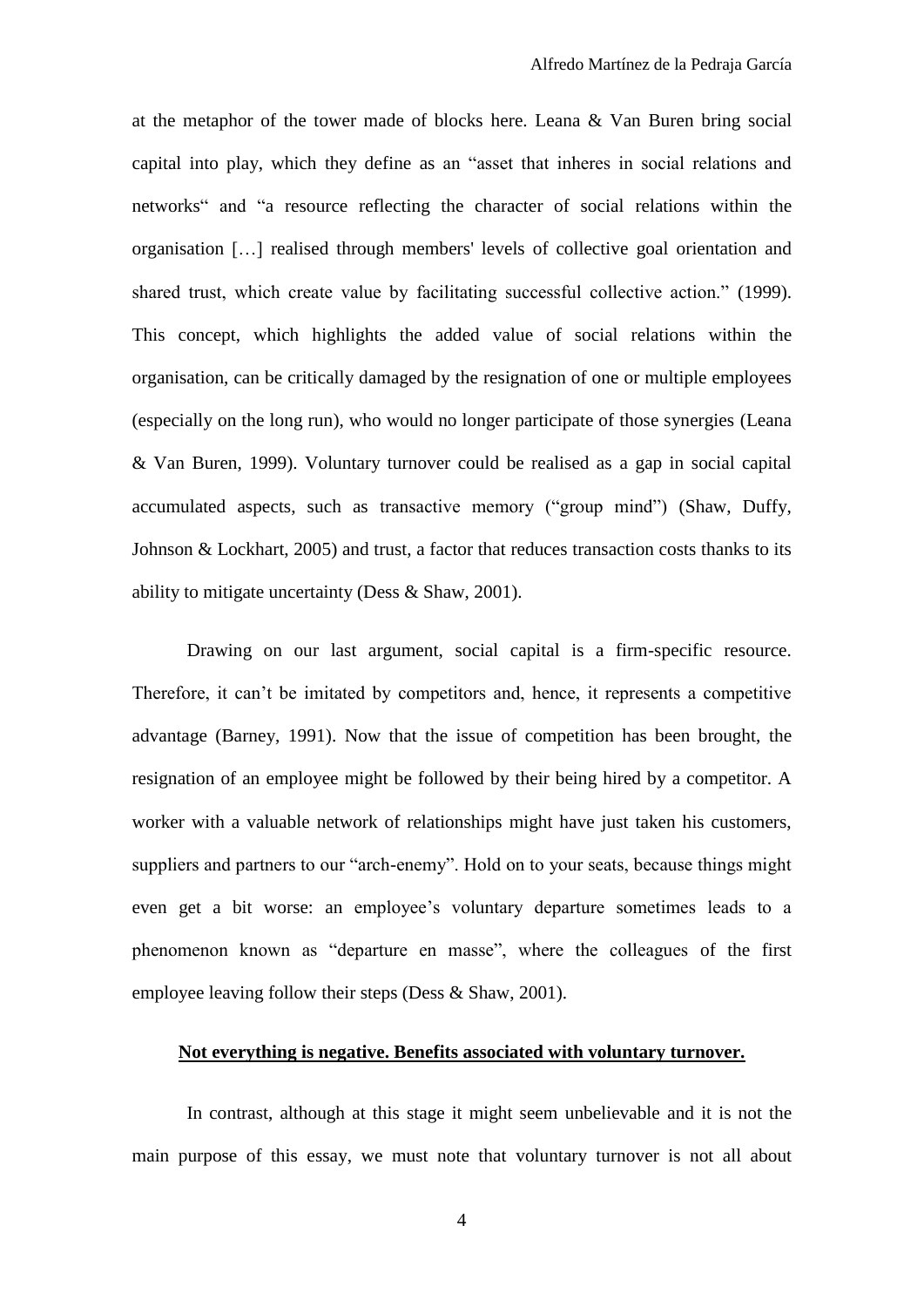negative consequences. According to Allen, Bryant & Vardaman, certain level of turnover is needed and has its benefits (2010). In fact, what if the employee departing were a poor performer, for instance? We could be "getting rid of a burden" and, it might even be the case that we no longer need to fill that position, with the subsequent cost savings (Dalton & Todor, 1982). These situations typically represent examples of functional turnover (Dalton & Todor, 1979).

In previous lines, we have explored the consequences of voluntary turnover from different perspectives. Our arguments are convincing that measures should be taken in order to reduce employee resignation, and stop the drainage of valuable human and social capital among other resources.

# **B) RETAINING HIGHLY TALENTED AND MOTIVATED EMPLOYEES.**

This section aims to explore different strategies that an organisation can implement to retain their most valuable employees. But how will we reach this point? What if an organisation's management simply produced random practices without analysing what motivates their employees to either stay or leave? This would be inefficient, costly and overall, nonsense. Therefore, we must follow a number of steps that will smoothly lead into successful practices to retain employees. First, i) we will present some false assumptions that we should get rid of; otherwise they could put us onto the wrong path if left unconsidered. Secondly, ii) we will explore reasons why employees could decide to stay or go. Finally we will iii) reach the question "how to make them stay".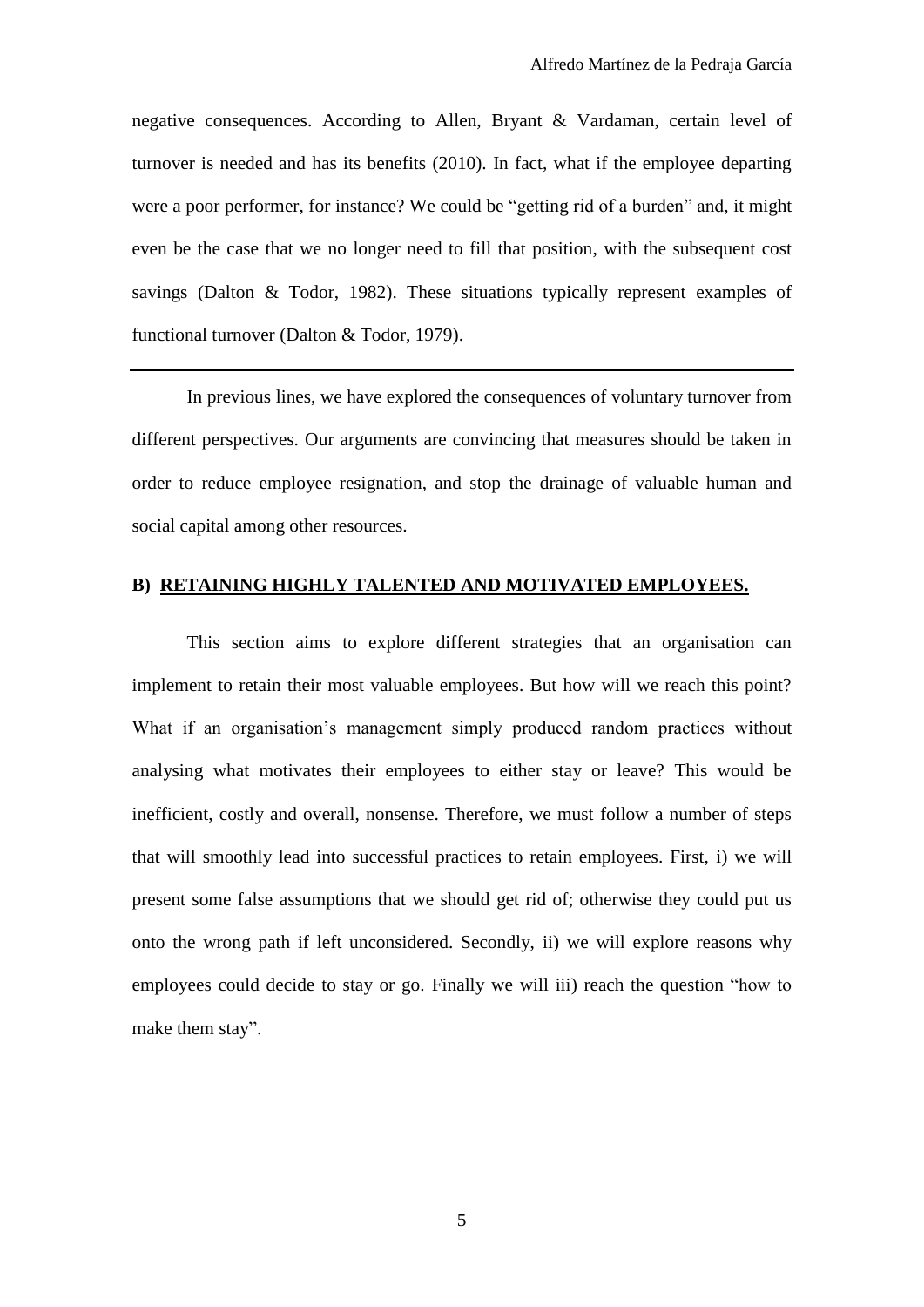# i) Misconceived assumptions in the decision of voluntary turnover.

As we have stated above, there are some misconceptions about why employees decide to leave that we must realise are wrong, so that they do not interfere in the selection of the best strategies. As an old proverb says, "the best way to know what you want is to realise what you don't want". In the first place, Allen, Bryant & Vandarman explain that employees don't always leave because of dissatisfaction with their current job (2010). In fact, this reason only accounts for less than half of voluntary turnover cases (Lee et al., 1999). Furthermore, although pay satisfaction can be related to turnover, it is not the most efficient predictor of voluntary turnover, since there are other aspects that especially highly motivated employees tend to prioritise (Hom & Griffeth, 1991).

# ii) What makes employees decide to go or stay?

In contrast with job dissatisfaction's low predictive power of voluntary turnover mentioned above (Allen, Bryant & Vandarman, 2010), high and improving job satisfaction can reduce voluntary turnover (Mirvis & Lawler, 1977). Note that the concept of satisfaction is positively linked to the idea of motivation (Mirvis & Lawler, 1977).

Additionally, employees will first value their options, such as job offers coming from other organisations. Then, they will evaluate alternatives an choose the one they deem most attractive (Dess, & Shaw, 2001).

Further critical aspects in an employee's decision of staying or leaving include the culture of the organisation, developmental opportunities and the quality of supervision, all of which can raise organisational commitment (Cardy, Lengnick-Hall, 2011). Organisational commitment, and particularly affective commitment, is regarded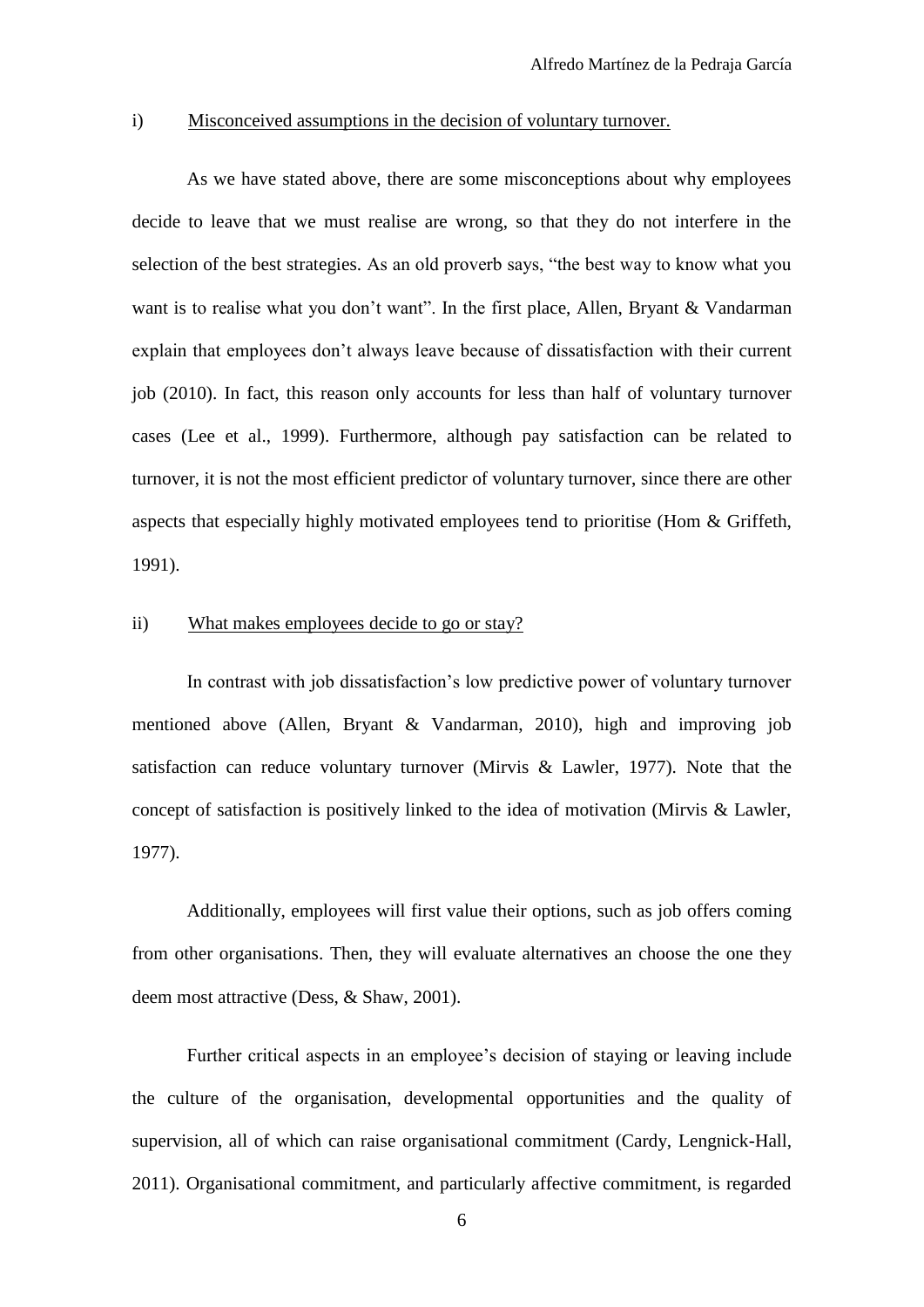as an emotional tie that a worker develops towards the organisation that employs them (Meyer & Allen, 1997). A low level of commitment has been shown to predict high levels of voluntary turnover (Cohen, 1993). Moreover, one of the consequences of affective commitment is the continuity of the employment relationship (Meyer & Allen, 1977). Furthermore, the Morgeson & Hoffman's theory of "collective commitment" extends affective commitment to groups of workers (1998). Meyer & Allen draw on this by referring to a group of employers who share the desire of investing efforts in the organisation they belong to (1997).

Additionally, an organisation must take into account other psychological needs which are inherent to their employees when developing HR practices that aim to retention. We will name three: autonomy needs; competence needs and relatedness and belonging needs. Satisfying these factors will incentivise employees' motivation to stay (Meyer & Allen, 1997).

On the other hand, the violation of employees' justice perceptions and values is regarded as a reason to leave (Cardy, Lengnick-Hall, 2011). Also note that some employees might deliberately go for other reasons. There are cases where researches deem voluntary turnover unavoidable and state it is beyond management's control (Cardy, Lengnick-Hall, 2011; Abelson, 1987), such as dual career or health issues (Allen, Bryan & Vandarman, 2010).

# iii) What can be done to retain most valuable employees.

According to Glebbeek & Bax, a firm benefits from the loyalty of staff  $(2004)$ . Loyalty can be effectively achieved from the perspective of workgroup and building commitment, which reduce the perception of the organisation as a distant, intangible and even threatening entity (Capelli, 2000; cited in Glebbeek & Bax, 2004). Certain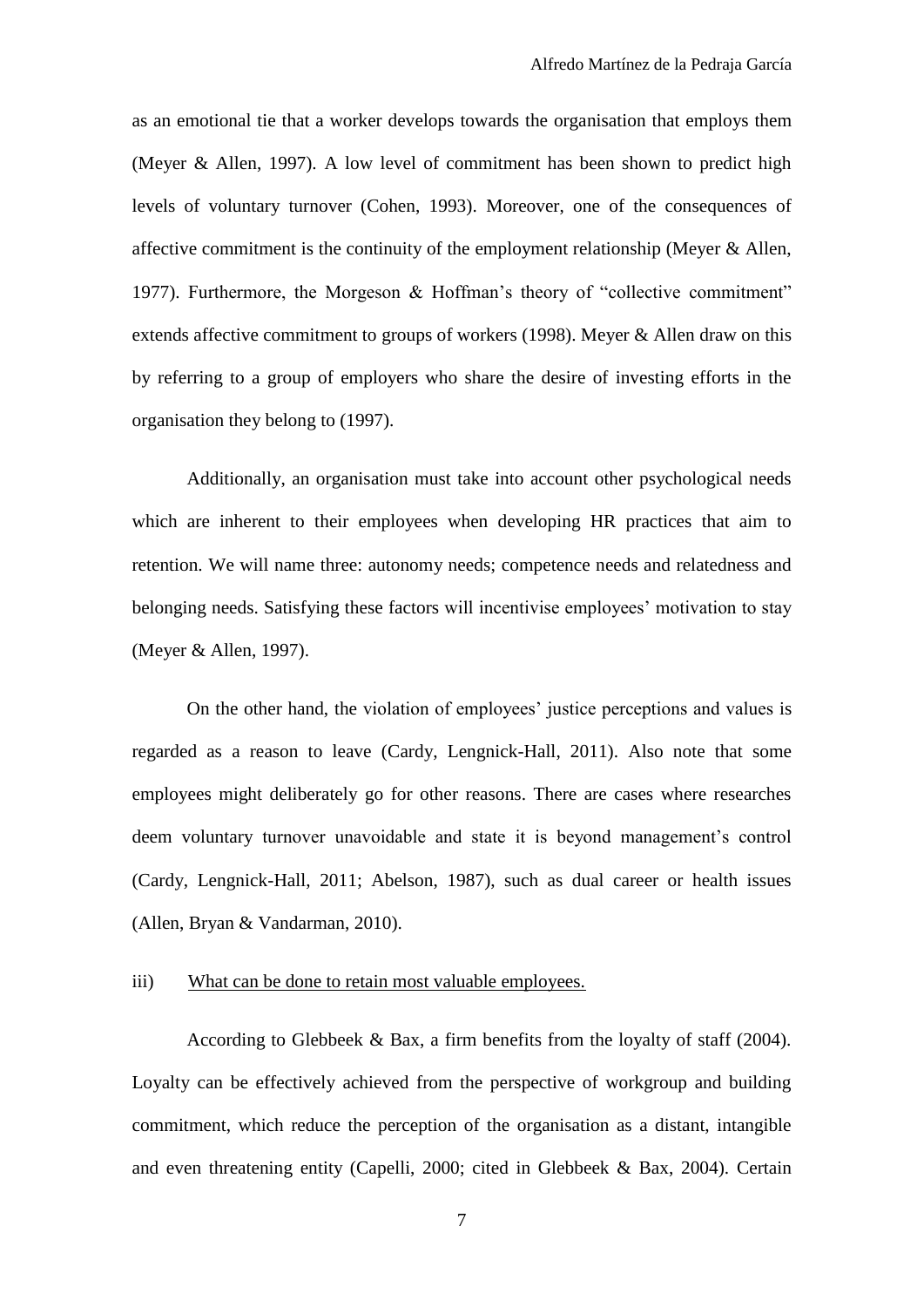employees are characterised by their consistent high performance as well as development in the position, resulting in higher productivity (Cardy, Lengnick-Hall, 2011). These provide the organisation with the most added value.

In this section, we will develop a number of research-based strategies that an organisation can put into practice to make sure that their high performers do not make the decision of terminating the employment relationship, accordingly with the negative consequences of voluntary turnover stated in the first part of this essay. Drawing on the arguments from the section *what makes employees decide to go or stay*, we will enumerate and depict key HR practices that have been effective in the past.

# **Employment involvement practices (EI)**

Employee involvement (EI) practices consist in giving employees influence over the way in that their tasks are performed. This type of practices entails encouraging employees to participate in decision making, increasing their involvement in the organisational environment (Kwon, Chung, Roh, Chawick & Lawler, 2012).

Success factors include sharing information with workers, which according to Kwon et al. enhances job satisfaction (2012), and delegating authority in them. Signaling how the organisation cares for them will construct a sense of commitment by reciprocation (Kwon et al., 2012). As we noted in the section *what makes employees decide to go or stay*, commitment relies on an affective and emotional bond that ties employees to the organisation they feel they belong to (Meyer & Allen, 1997), making it less probable for them to consider leaving. Teamwork and social interactions will contribute to increasing employee's identification with the firm (Fenton-O'Creevy, 1998).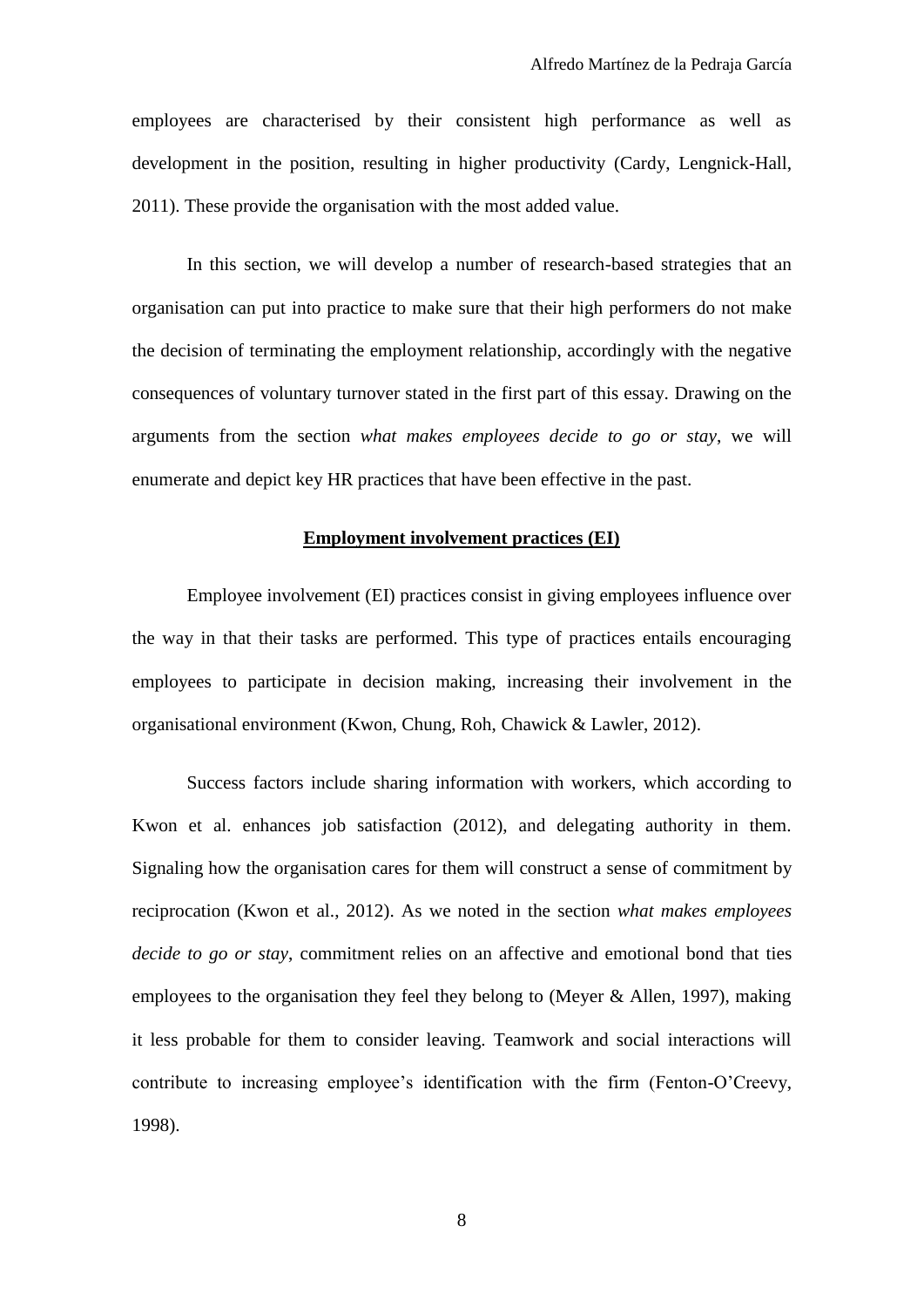As we can clearly note, EI practices satisfy employee's needs of autonomy (by delegating on them), competence (by incorporating them into decision-making processes) and relatedness (through affective commitment), all of which reduce mostmotivated workers' prospects of leaving the organisation (Kwon et al., 2012).

# **Motivation-enhancing practices**

As their name implies, motivation-enhancing practices aim to increase the level of motivation in employees. Incentives, such as performance rewards, bonuses based on achievements and promotions not only motivate employees to achieve better results, but they also create involvement towards the organisation (Kwon et al., 2012), raising commitment levels (Gardner, Wright & Moynihan, 2011). In fact, Gardner, Wright & Moynihan regard collective commitment as a mediator of motivation-enhancing practices (2011).

By offering those incentives mentioned above, organisations can satisfy competence needs —by encouraging performance achievements— and relatedness needs (Gardner, Wright & Moynihan, 2011) ─once more, increasing commitment places a bond that will tie employees to the organisation—.

## **Skill-enhancing practices**

A further HR strategy that aims to retaining most talented employees consists in skill-enhancing practices. These can be implemented since the beginning of the selection process (such as structured interviews and formal tests) and along the term of employment (Gardner, Wright & Moynihan, 2011). Furthermore, an intensive and challenging process ensures that less committed applicants give up before being employed, and that those successful ones feel part of an elite (Cadwell, Chatman & O'Reilly, 1990) satisfying their relatedness and competence needs (Lincoln &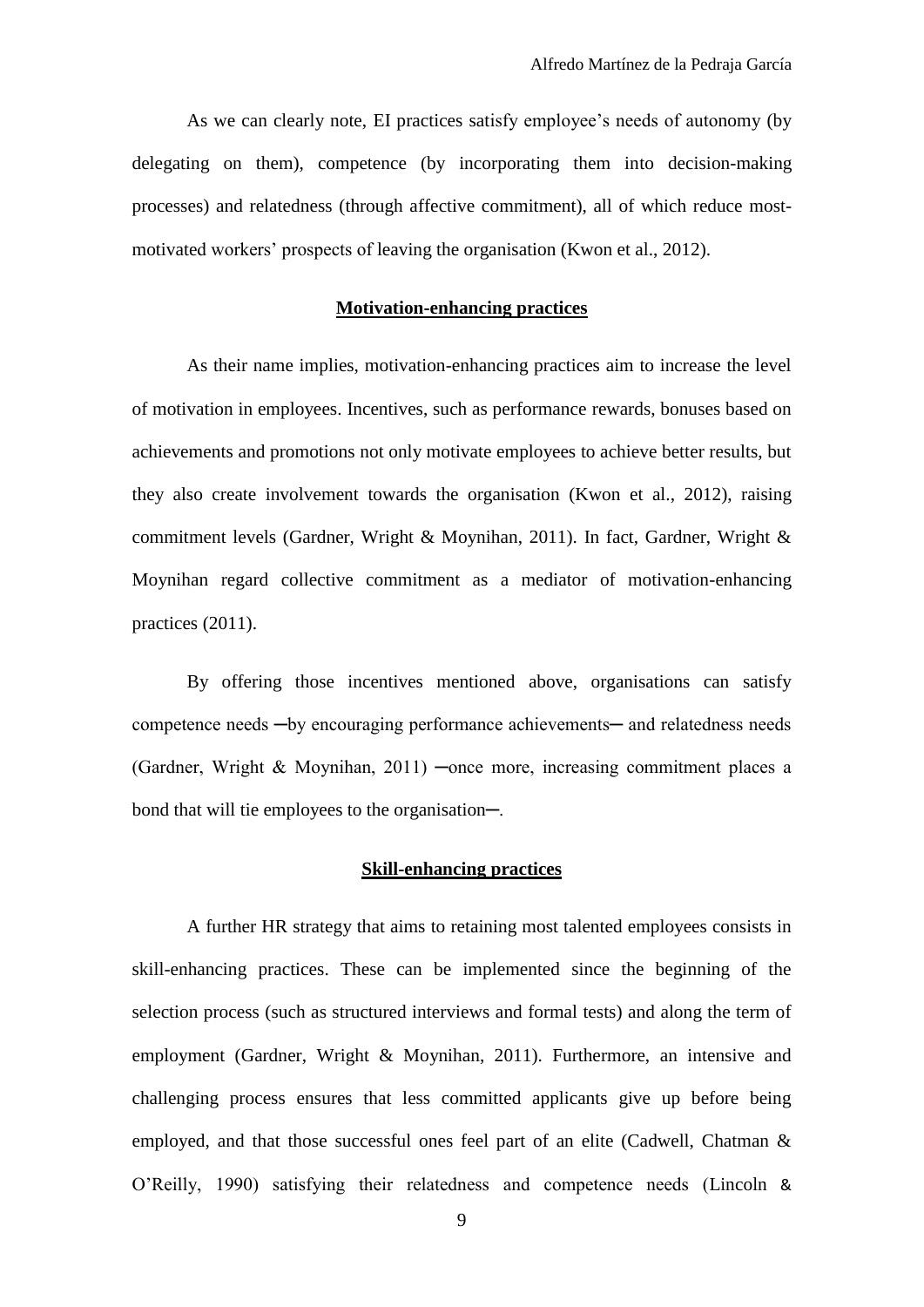Kallenberg, 1996). So, from the start, not only are we avoiding those uncommitted employees who might have been more likely to deliberately submit their resignation, but we are also making sure that every person that is hired begins their employment with motivation (Gardner, Wright & Moynihan, 2011).

In addition, training is a main consideration in skill-enhancing practices. According to Gardner, Wright & Moynihan, training increases employees' perceptions that the organisation values their current and future contributions. Following the principle of reciprocation, they will have strong reasons to stay (Kwon, Chung, Roh, Chawick & Lawler, 2012).

## **CONCLUSION**

Voluntary turnover is an issue for organisations because of the multiple costs it generates. Not only does it involve the disbursement of generous amounts of capital in concept of expenses, but it also involves the loss of talent and firm-specific abilities that flow away with workers who decide to terminate the employment relationship, leaving a gap that will show no pity to organisational performance. We have discussed how intangible assets such as human capital and social capital will slip between the fingers of organisations at the departure of their most talented employees, with subsequent death of a competitive advantage.

With the aim of reducing voluntary turnover through HR strategies (note that we say "reducing", not "eliminating", since we have explained that an optimal level of voluntary turnover may not be dysfunctional), we have tried to understand the motivations of employees to either remain in the organisation or leave it. Drawing on this, we have searched for 3 of the best and most effective practices that the management team of an organisation could implement to prevent the resignation of their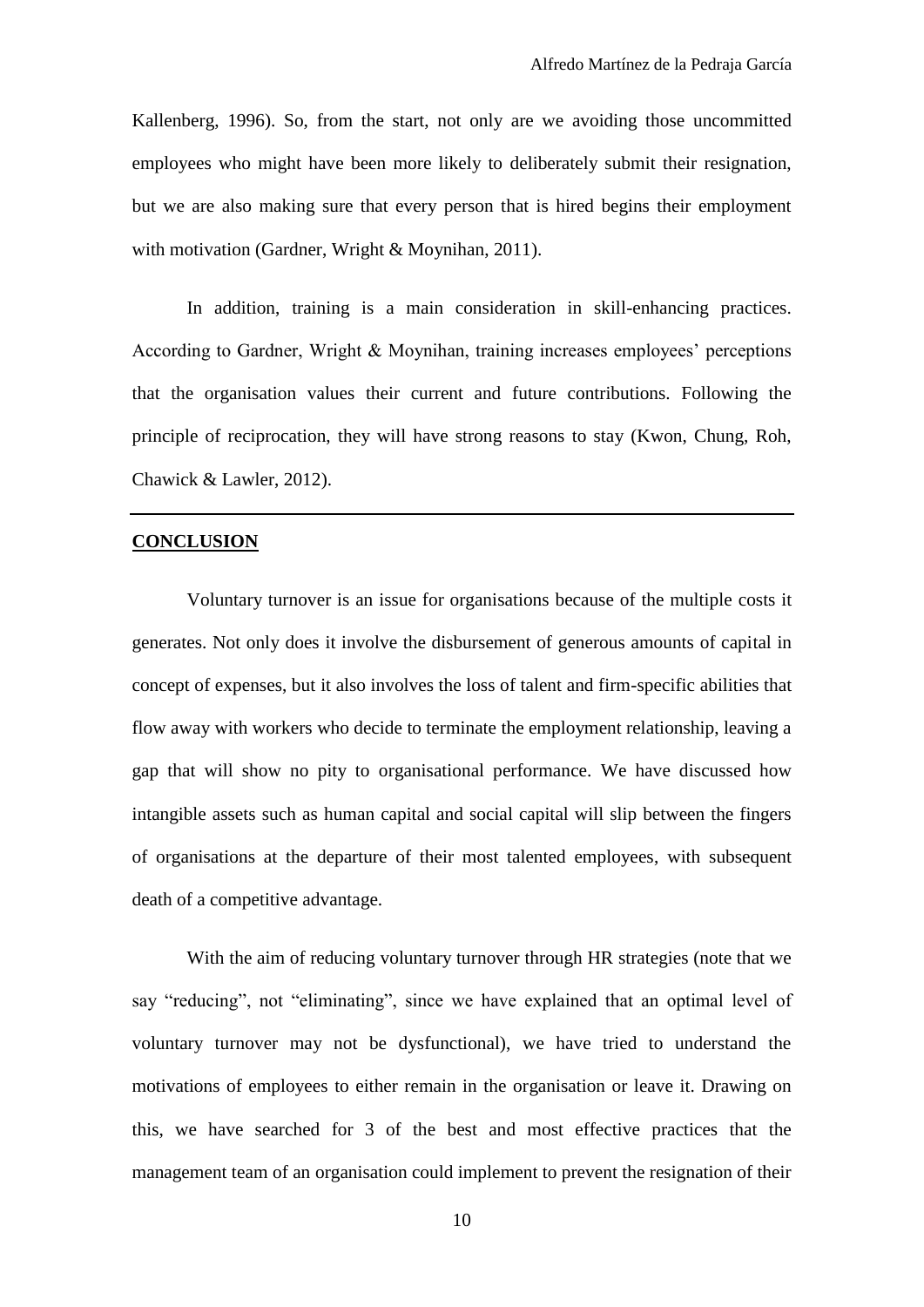most valuable employees: employee-involvement practices, motivation-enhancing practices and skill-enhancing practices. Furthermore, we have given brief guidelines of these practices and explained how and why they work in order to support them.

Nevertheless, there are further horizons that could be explored. In fact, from a Labour-Law perspective, mechanisms such as "restraints of trade" allow companies to force their employees to fulfil the requirements of their contract (Isaac & Plott, 1981). However, we decided to take an approach that did not require tying employees against their will.

As we have observed, there is a gap in literature explaining the quantitative allocation of non-financial costs that do have an economic effect on organizational performance. Such are the examples of human and social capital. Future research could implement methods and criteria to materialise and quantify the value of those resources. An economic model predicting all costs associated with voluntary turnover would be of great utility to practitioners. Additionally, researchers could explore the influence of factors that might lead some groups to consider turnover more than others, in the context of diversity.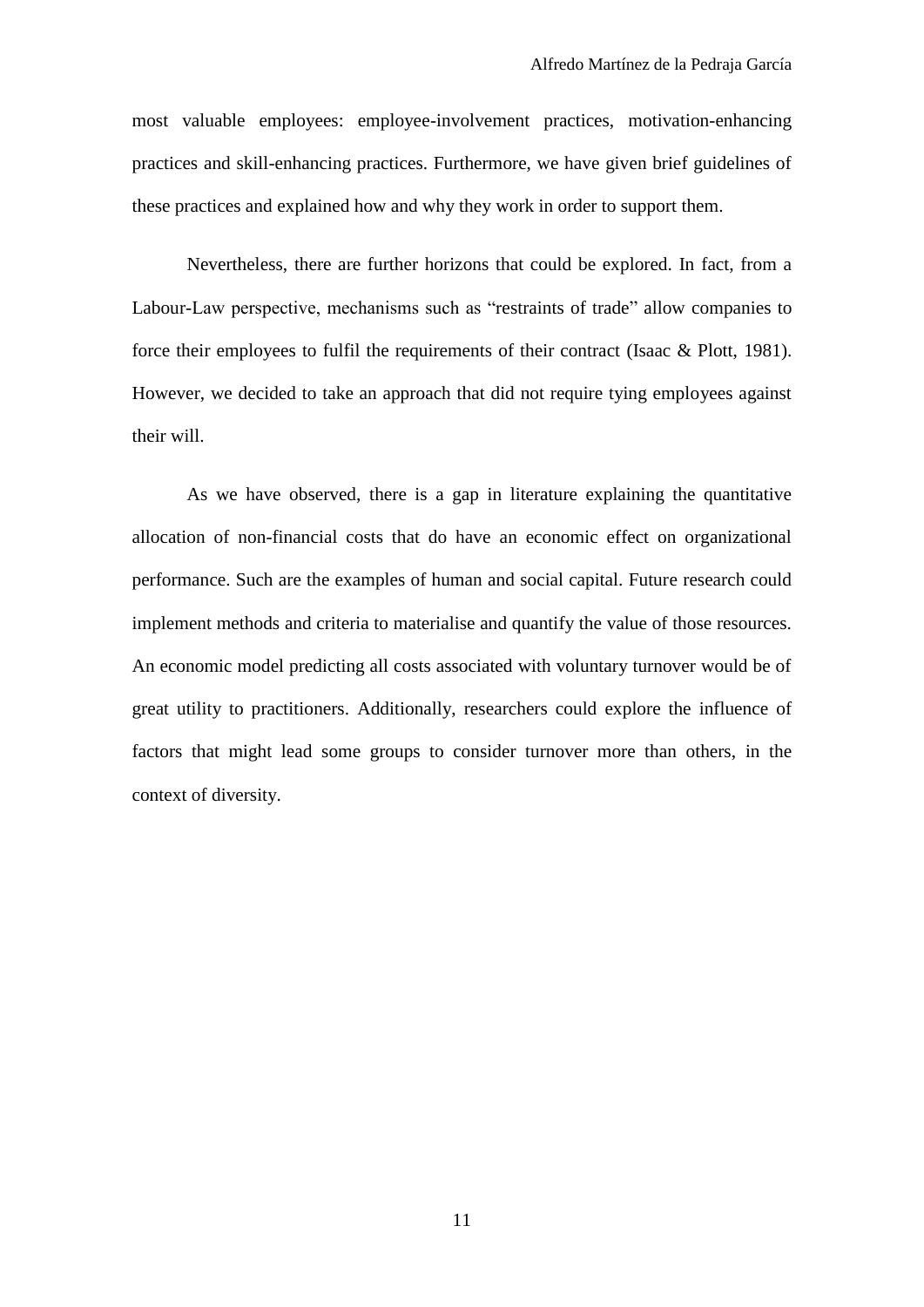### REFERENCES

- Allen, D. G., Bryant, P. C., Vardaman, J. M. (2010). Retaining talent: replacing misconceptions with evidence-based strategies. *The Academy of Management Perspectives, 24,* 48.
- Barney, J. (1991). Firm resources and sustained competitive advantage. (The Resource-Based Model of the Firm: Origins, Implications, and Prospects). *Journal of Management, 17*, 99.
- Caldwell, D. F., Chatman, J., & O'Reilly, C. A. (1990). Building organizational commitment: A multiform study*. Journal of Occupational Psychology, 63*, 245- 261.
- Cardy, R., Lengnick, M. (2011). Will They Stay or Go? Exploring a Customer-Oriented Approach to Employee Retention. *Journal of Business Psychology, 5*, 213-217.
- Cohen, A (1993). Organizational commitment and turnover. A meta-analysis. *Academy of Management Journal, 35,* 1140-1157.
- Dalton, D. R., Todor, W. D. (1982). Turnover: A Lucrative Hard Dollar Phenomenon. *Academy of Management Review, 7*, 212-218
- Dess, G. G., & Shaw, J. D. (2001). Voluntary turnover, social capital, and organizational performance. *Academy of Management Review*, *26*, 446-456.
- Fenton-O'Creevy, M. (1998). Employee involvement and the middle manager: evidence from a survey of organizations. *Journal of Organizational Behaviour, 19*, 67-84.
- Fishman, C. (1998). The war for talent. *Fast Company, 16*, 104-108.
- Gardner, T. M., Wright, P. M., & Moynihan, L. M. (2011). The impact of motivation, empowerment and skill-enhancing practices on aggregate voluntary turnover: the mediating effect of collective affective commitment. *Personnel Psychology, 64,* 315.
- Glebbeek, A. C. (2004). Is high employee turnover really harmful? An empirical test using company records. *Academy of Management Journal, 47*, 277-286.
- Hom, P.W., & Griffeth, R. W. (1991). A structural equation model of the process of employee turnover: Cross-sectional and longitudinal tests. *Journal of Applied Psychology, 76*, 350-366.
- Huselid, M. (1995). The impact of human resource management on practices, on turnover, productivity and corporate financial performance. *Academy of Management Journal, 38,* 291-313.